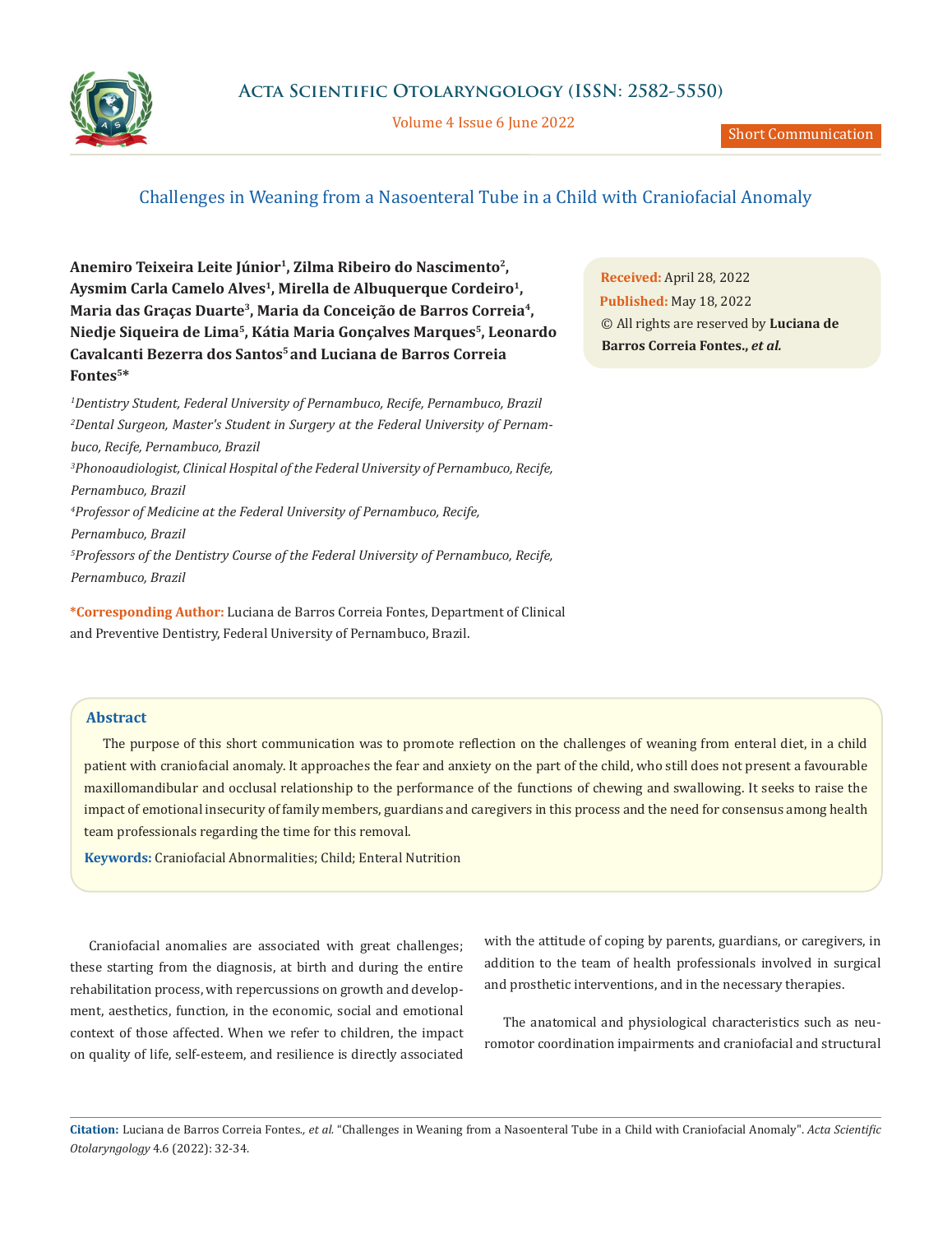abnormalities frequently interfere with the acquisition of effective oral-motor skills which can in turn result in the development of potential feeding problems and swallowing dysfunction [1].

In some individuals, even in the face of an unfavourable condition for the performance of chewing and swallowing functions, in particular, there is an "adaptation" which enables the ingestion of food, without bronchoaspiration or other major impairments. However, when it comes to children and considering that chewing is a function learned and developed throughout life, there may be difficulties in digestion and absorption of nutrients.

When, in addition to the factors mentioned, there is a food selectivity on the part of the child, parenteral or enteral nutrition starts to be considered. There is limited information on therapeutic benefits and tube-related complications of pediatric nasoenteric (NE) tube feeding [2].

Nutritional support is indicated for patients with inadequate nutrition intake or manifestation of wasting and stunting [3]. Enteral feeding is more favorable than parenteral feeding in patients with a functioning digestive tract because the former can maintain gut integrity and prevent bacterial translocation [3].

Enteral tube feeding involves the artificial delivery of nutrition directly to the gastrointestinal tract without the need for swallowing. In temporary or short-term situations, this method is most commonly performed via an NG tube into the stomach but can be achieved via post-pyloric access with a nasoenteric (NE) tube (nasoduodenal or nasojejunal tube) into the proximal small bowel. Post-pyloric access is indicated in specific situations, such as severe gastrointestinal reflux disease (GERD) with a risk of aspiration, gastric emptying dysfunction, gastric outlet obstruction, acute pancreatitis, and previous gastric surgery precluding gastric feeding or in early postoperative feeding after major abdominal surgery [3,4].

When the time of use of the nasoenteric tube is not prolonged, the nutritional benefits are recognized. In the opposite direction, there is a growing fear of the child and his family members, responsible persons or caregivers about the possibility of feeding without this resource. And this point deserves further reflection: - When would be the opportune moment for this withdrawal? How to generate a feeling of confidence for the child regarding the possible advances without the tube?

Additional care must be taken for the period of prolonged use of the tube in infant patients with the possibility, even if reduced, of chewing and swallowing food, with good cognitive and organic conditions. Patients have reduced motivation to eat in response to hunger, aversion, motivation to eat in response to hunger, aversion and/or poor response to oral stimulation. If a child does not accept oral food, he/she is unable to associate food with hunger satisfaction [5].

Multiple therapeutic schemes have been described to rehabilitate the oral route, many of which are intensive multidisciplinar outpatient programmes with behavioural interventions [6].

In the context of what has been reported, the family, the carers or responsible persons also need to be worked on, to help in this process, believing and encouraging the child; which is not simple and can generate a lot of anxiety and doubts.

If oral feeding is feasible, the rehabilitation process advances, along with the autonomy and quality of life of these patients and their families. It is necessary to work, reinforcing the importance of this continued stimulus and nd seeking for strong scientific evidence.

## **Bibliography**

- 1. Anil MA., *et al*[. "Feeding and swallowing difficulties in chil](https://pubmed.ncbi.nlm.nih.gov/30950140/)dren with Down syndrome". *[Journal of Intellectual Disability](https://pubmed.ncbi.nlm.nih.gov/30950140/)  Research* [63.8 \(2019\): 992-1014.](https://pubmed.ncbi.nlm.nih.gov/30950140/)
- 2. Braegger C., *et al*[. "Preactical approach to paediatric enteral](https://pubmed.ncbi.nlm.nih.gov/20453670/)  [nutrition: a comment bu the ESPGHAN committee on nutri](https://pubmed.ncbi.nlm.nih.gov/20453670/)tion". *[Journal of Pediatric Gastroenterology and Nutrition](https://pubmed.ncbi.nlm.nih.gov/20453670/)* 51.1 [\(2010\): 110-122.](https://pubmed.ncbi.nlm.nih.gov/20453670/)
- 3. Sigalet DL., *et al*[. "Enteral nutrition and mucosal immunity:](https://pubmed.ncbi.nlm.nih.gov/15132464/)  [implications for feeding strategies in surgery and trauma".](https://pubmed.ncbi.nlm.nih.gov/15132464/) *Ca[nadian Journal of Surgery](https://pubmed.ncbi.nlm.nih.gov/15132464/)* 47 (2004): 109-116.
- 4. Chen MC., *et al*. "Therapeutic efficacy of nasoenteric tube feeding in children needing enteral nutrition". *Frontiers in Pediatrics* 9 (2021): 646395.
- 5. Angulo D., *et al*[. "Rehabilitación de la alimentación por via oral](https://scielo.isciii.es/scielo.php?script=sci_abstract&pid=S0212-16112016000400002)  [en niños con enfermedades respiratorias crónicas y nutrición](https://scielo.isciii.es/scielo.php?script=sci_abstract&pid=S0212-16112016000400002) enteral prolongada". *[Nutricion Hospitalaria](https://scielo.isciii.es/scielo.php?script=sci_abstract&pid=S0212-16112016000400002)* 33.4 (2016): 765- [770.](https://scielo.isciii.es/scielo.php?script=sci_abstract&pid=S0212-16112016000400002)

**Citation:** Luciana de Barros Correia Fontes*., et al.* "Challenges in Weaning from a Nasoenteral Tube in a Child with Craniofacial Anomaly". *Acta Scientific Otolaryngology* 4.6 (2022): 32-34.

33